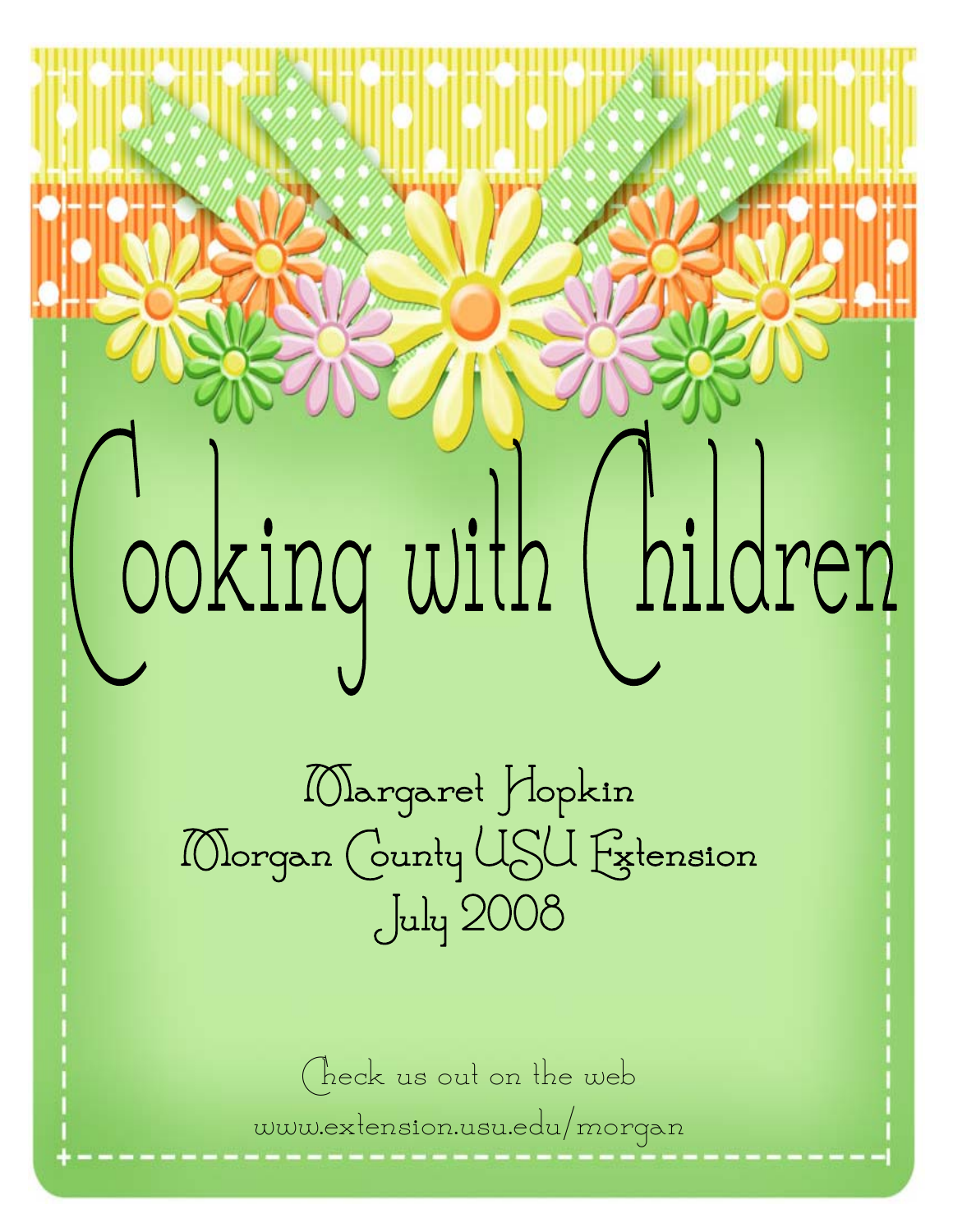

#### Cooking with Kids

Cooking offers children a way to learn valuable life skills and good nutrition. Put simply, food is the practical application of nutrition. Whether in the classroom or at home in the kitchen, here are some guidelines to get you started cooking with kids.

- Keep it fun! Check your mood and if you're not up to it, do it another time.
- Expect a bit of a mess!
- Stress safety and sanitation. Teach kids to tie hair back, roll up long sleeves, and wash their hands for as long as it takes to sing their ABCs. Appoint "sanitation sleuths" to keep a check on finger licking, hair touching, nose wiping and the like.
- Establish good food taster rules: If you like what you taste, let everyone know. If not, zip up your lips.
- Let the child who helps cook eat from a special "cooks helper" plate or wear a special apron.

1. Always was your hands before cooking.





RULES TO FOLLOW WHEN COOKING

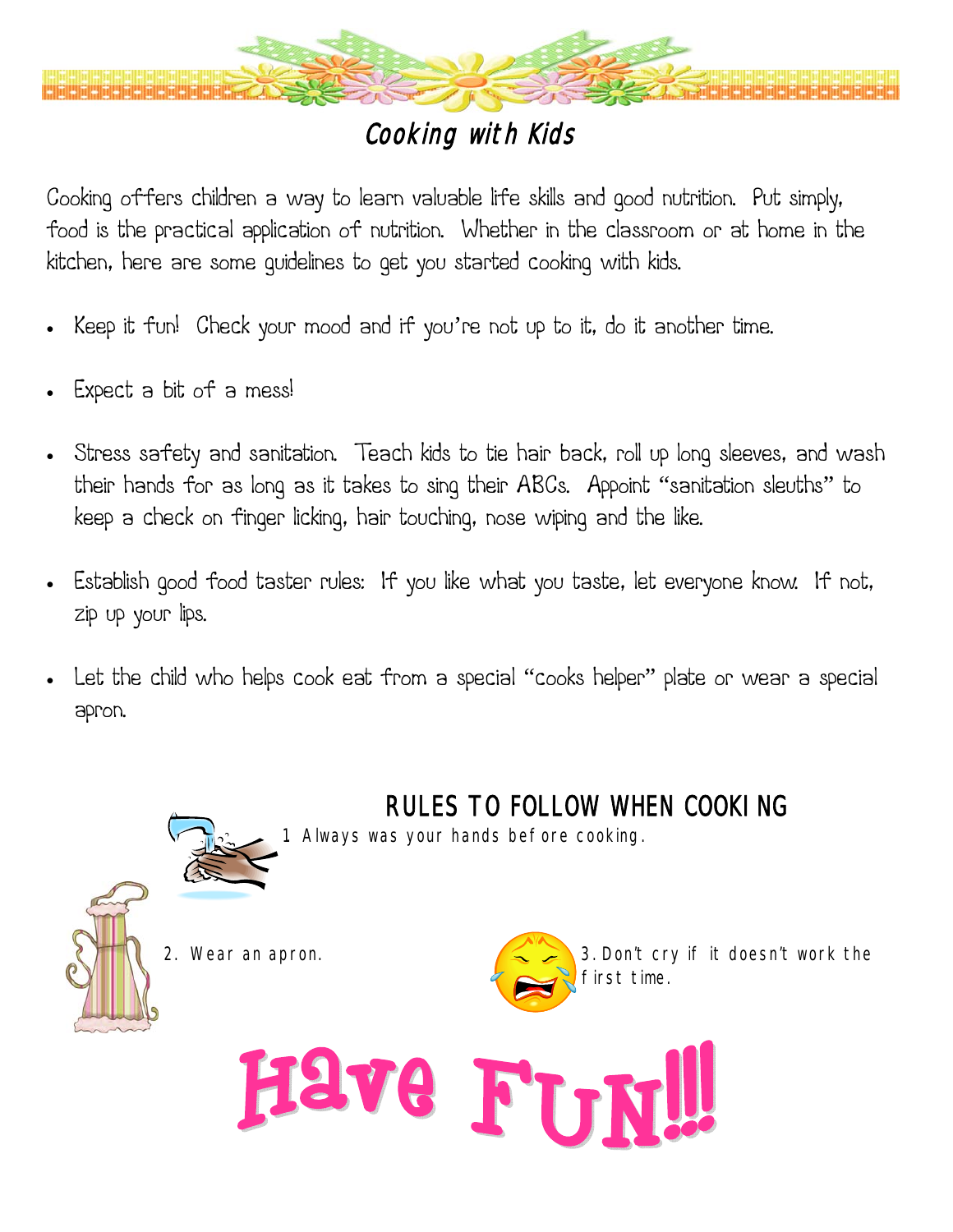

#### Check age appropriate skill levels to avoid frustration and keep cooking interesting



#### 2−Year Olds 3−Year Olds

Breaking **Channels** Cracking eggs Snapping Mixing Tearing Pouring Pouring Pouring Pouring Pouring Pouring Pouring Pouring Pouring Pouring Pouring Pouring Pouring Pouring Pouring Pouring Pouring Pouring Pouring Pouring Pouring Pouring Pouring Pouring Pouring Pouring Pourin Washing hands **Rolling** with hands Wiping counters/table tops Shaking

#### 4−Year Olds 5−Year Olds

Grating Cutting/chopping (with table knife or Grinding **plastic** serrated knife) Mashing Dividing/portioning Peeling with fingers (then with a peeler) Greasing pans Shucking corn **Kneading** 

Scrubbing Scrubbing Scrubbing out shapes with cookie cutters Spreading (soft onto firm)

## Sifting Using rotary beater

Remember: Involving children in food preparation activities will spark their interest in eating a variety of foods.



Utah State University is an affirmative action/equal opportunity institution.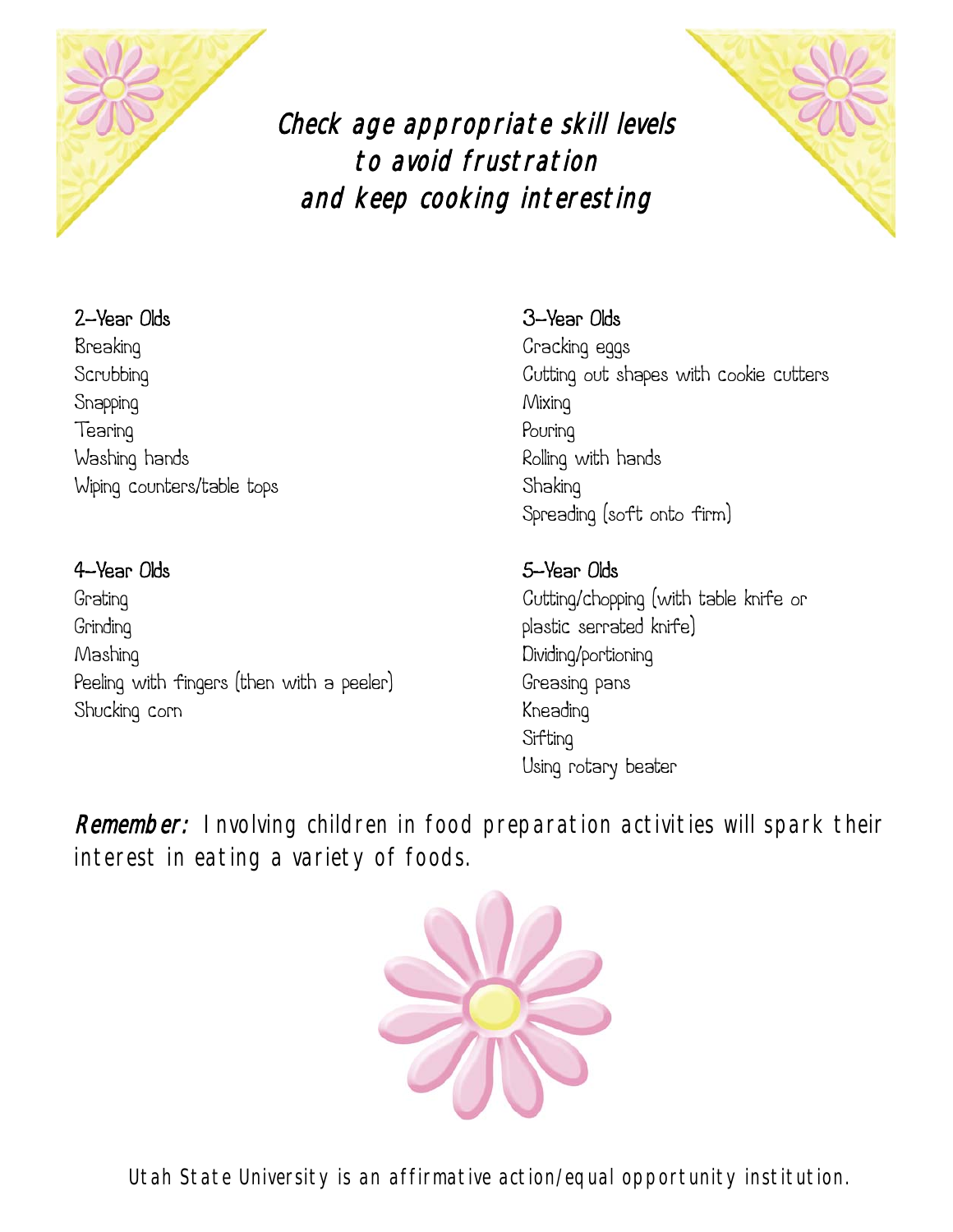

### Educational Baking



Teach them five tasty skills

Here's a taste of all the skills little ones can learn while baking carrot cake or a batch of oatmeal cookies. Consider it scrumptious schooling on the sly!

1. Math Whether you're filling a pan with half the batter, breaking three eggs into a bowl, or measuring out 1/3 of a cup of oil, baking offers many opportunities to teach your children about arithmetic. Be sure to ask pointed questions to get them thinking such as: "How much of the measuring cup is still empty?" and "If this recipe calls for two sticks of butter and we only have half a stick in the fridge, how many do we need to buy at the supermarket?" What bet− ter way to introduce real−life math applications than with double chocolate brownies?

2. Culture Baking desserts from different parts of the world is a wonderful way to teach your children about different cultures — including your own. Use a family recipe for zeppole as an opportunity to talk about grandma's childhood in Sicily, or a flan you discovered during a childhood trip to Argentina. You'll see how the preparation of ethnic recipes often leads to dis− cussions on customs, language, holidays, and more.

3. Organization Getting ready to prepare dessert can help little ones learn patience and plan− ning. Have them look over the recipe in advance and make a list of all the ingredients that are not in the kitchen and need to be purchased. Before launching into preparations, get out the pots, pans, bowls, and utensils. Once everything is set up, determine who will do which task.

4. Following directions Baking is a process in which steps must be executed in a particular order for a recipe to be successful. Ask your child, "Wouldn't it be silly if we poured all the ingredi− ents into the cake pan before combining them with the mixer?" or "The recipe says to let the cake cool before icing. What do you think might happen if we ice the cake while it's still hot?" Your child can also learn to follow the household rules: Wash hands before cooking and clean up before leaving the kitchen, for example. Remember that kids get excited easily, so you may have to repeat directions often.

5. Responsibility Give kids – even young ones – a role in the baking experience. Preschoolers can wash fruits and knead dough, while older children can break and beat eggs, measure out in− gredients, and frost cakes. Clean−up is the perfect time to teach children about completing a project from beginning to end.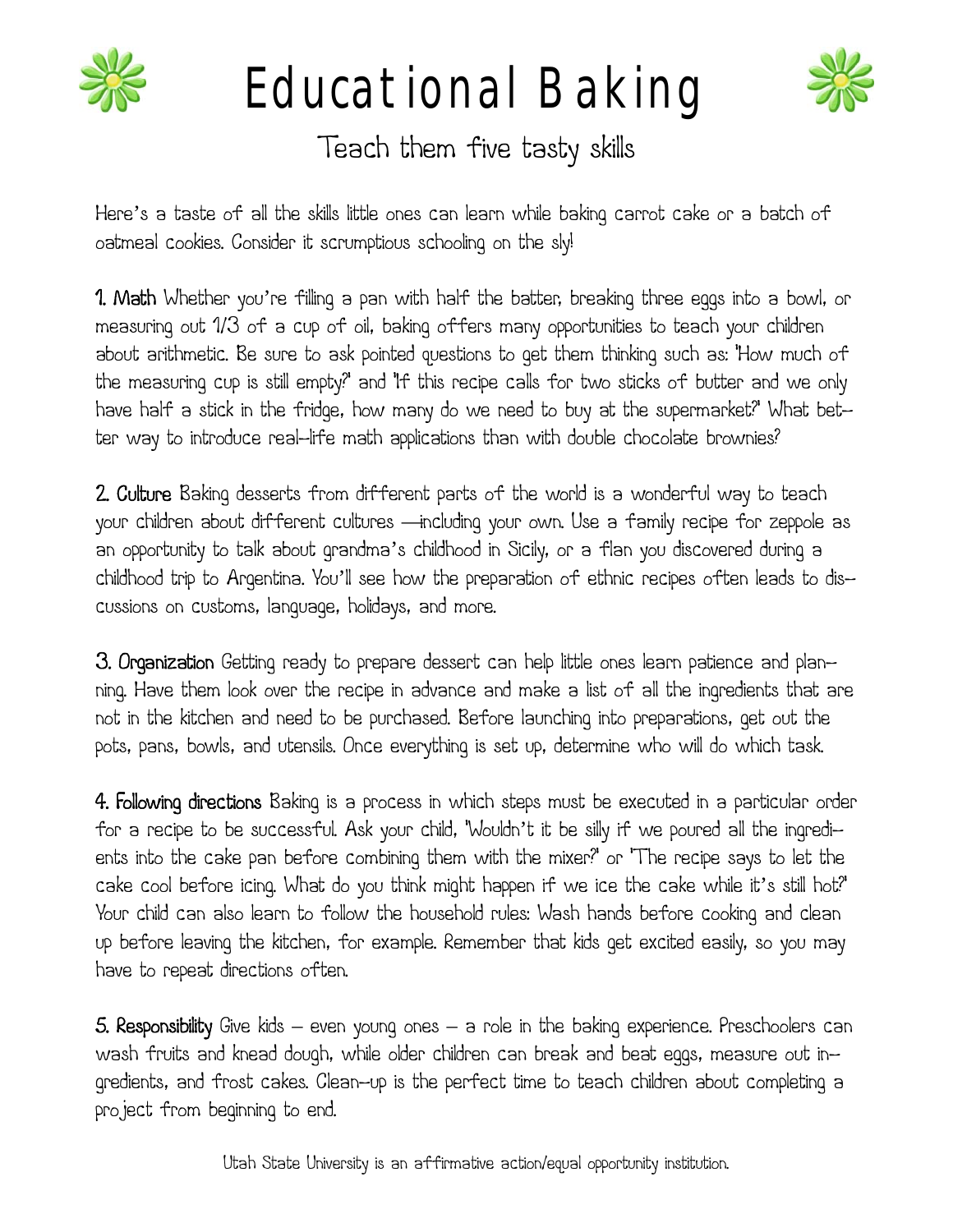### RECIPES FOR CHILDREN TO TRY...

#### SUPER EASIES

Ants on a Log...............................Fill celery with peanut butter, pineapple cheese spread, deviled ham spread, or deviled egg spread. Sprinkle peanuts, sunflower seeds, or raisins on top.

Green Green Grass.................Spread whole wheat crackers with cream cheese or fruit cheese spread and top with alfalfa sprouts, nuts or raisins.

Quick Kabobs...................................Cut in cubes; banana, apple, melon, cheese. Put on a skewer, dip in orange juice then coconut and eat!

Apple Wedges.................................Spread apples with peanut butter and chopped nuts.

Banana Special...........................Slice a small banana. Pour 1/4 cup orange juice over banana or dip in lemon yogurt then sprinkle with nuts. Freeze for a handy treat.

Popcorn.................................................... Sprinkle popcorn with parmesan or cheddar cheese.

Nutnana................................................ Slice a banana lengthwise. Dip in orange juice. Spread peanut butter on cut edge. Sprinkle with chocolate chips, raisins or coconut. Put halves back together.

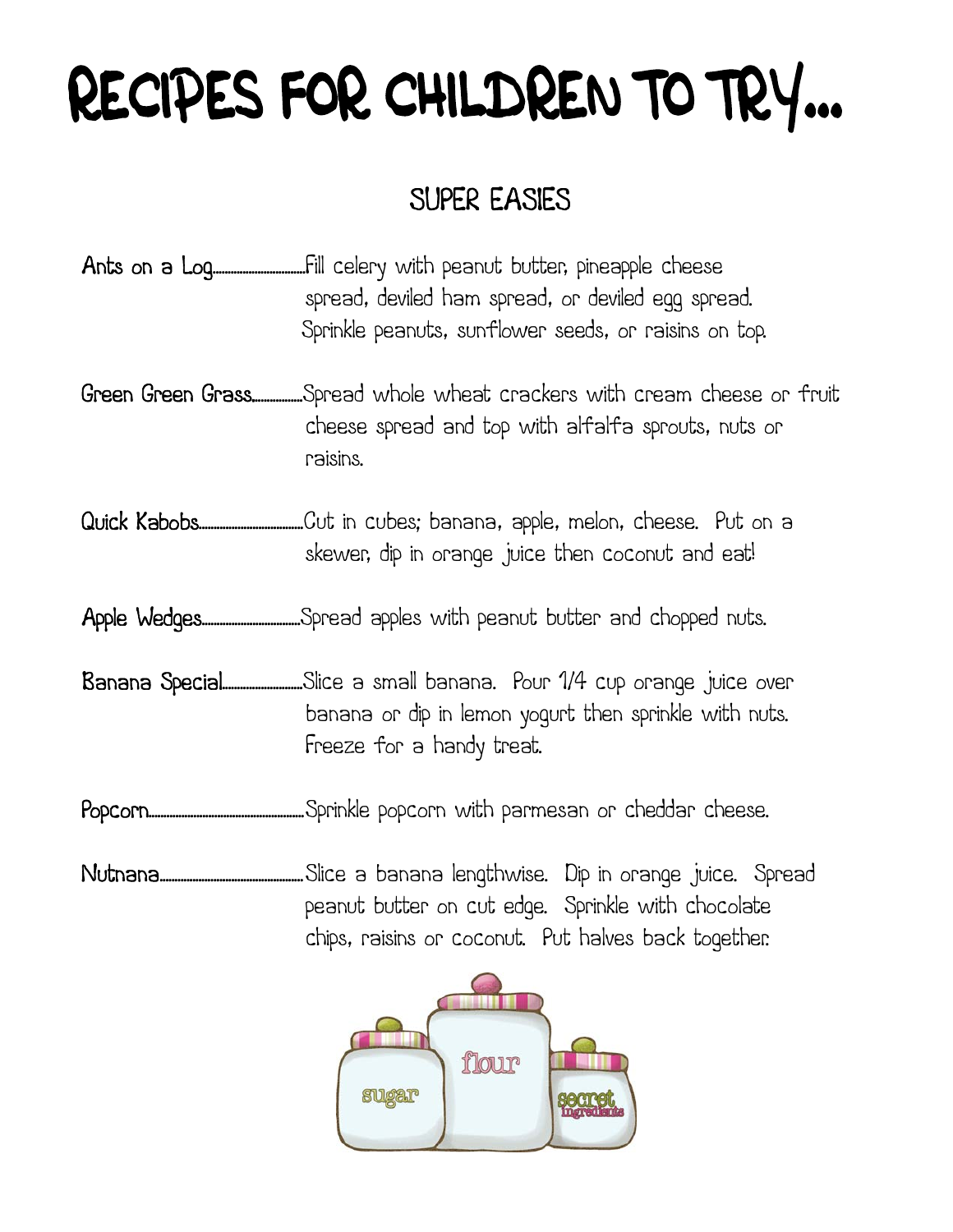#### Peanut Butter Balls

 1/2 cup peanut butter 2−1/2 Tablespoons powdered milk 2 Tablespoons raisins 2 Tablespoons honey

1/4 cup coconut

Mix together. Make into balls. Roll in sesame seeds. Eat and enjoy

#### Banana Bug

Have your kids poke pretzel sticks into a not−too−ripe banana for legs and antennae. Use peanut butter for eyes and to glue on a raisin spine and watch them devour it, one leg at a time.

### Devilish Eggs

1 hard−cooked egg\*

1/2 teaspoon yogurt and 1/2 teaspoon mayonnaise or 1

teaspoon mayonnaise

Pinch salt and pepper

Paprika

Remove shells from eggs and cut lengthwise. Carefully remove yolk and place in small bowl or custard cup. Mash yolk with a fork and add remaining ingredients. Mix well. Spoon mixture back into egg white halves. Sprinkle with paprika. Makes 2 deviled eggs.

• Hard cooked eggs: In a sauce pan, cover eggs with water. Heat water to a boil. Remove pan from heat, put lid on pan and let sit for 15 minutes. Drain hot water. Run cold water over the eggs until they are cool to the touch.

Utah State University is an affirmative action/equal opportunity institution.







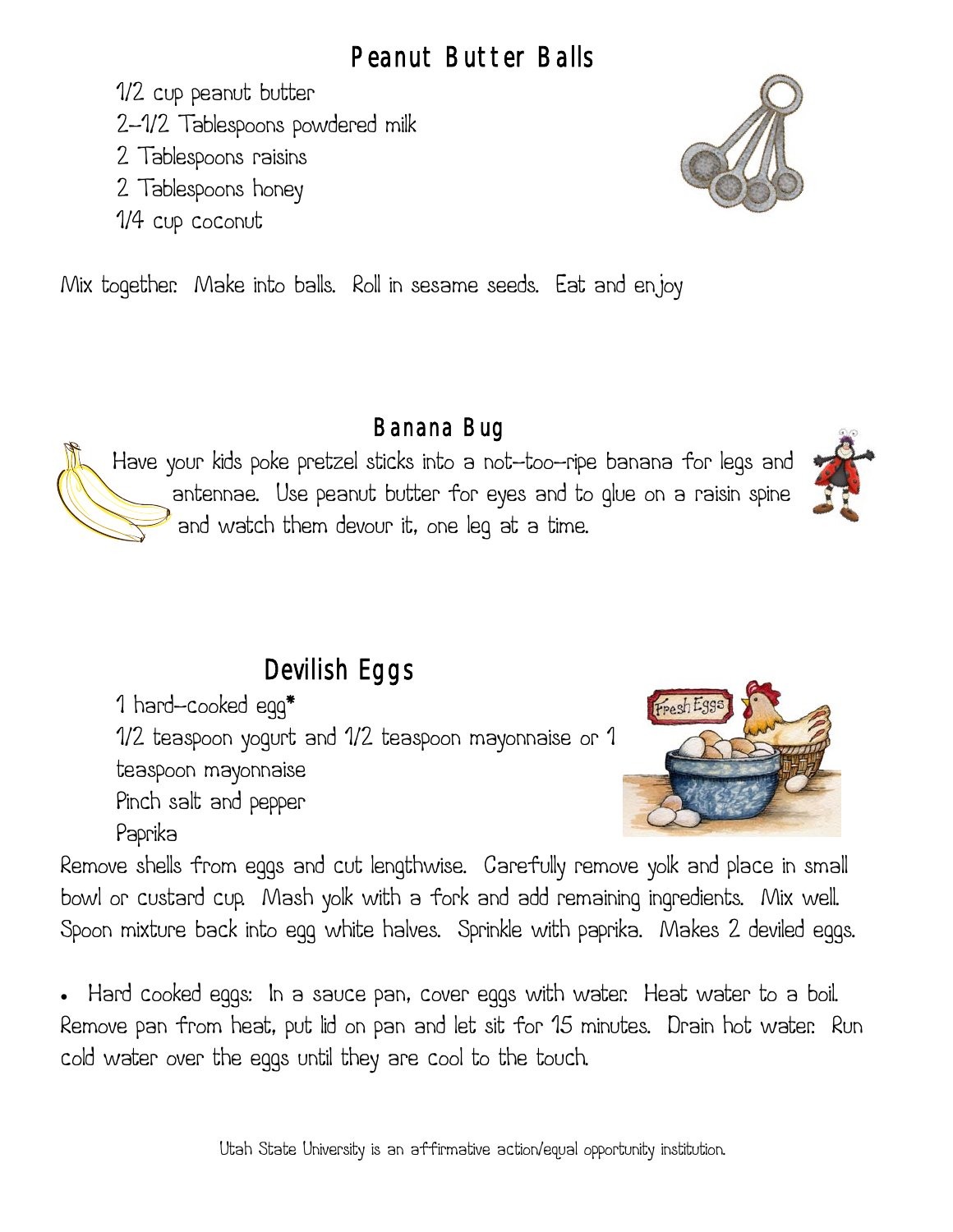#### Ladybug Salad As much fun to make as it is to eat!

 1/2 ripe tomato Black olives (sliced) Celery "feathers"



Place tomato half on plate so rounded side is up. Use toothpicks to place olives on tomato to make the ladybug's head and spots. Use the leafy ends of the celery (the "feathers") to make the antennae.



#### Fruit Nutter Butter

- 1 cup crunchy peanut butter
- 2 tablespoons honey
- 1 cup peeled, diced oranges or well−drained canned pineapple

Blend peanut butter and honey. Add oranges or pineapple and mix. Spread on bread or English muffins (raisin muffins, yummmmmm!)

More ideas. Top a bagel, whole wheat bread, cracker or stuff into pocket bread.

- Chopped cooked chicken, celery, apple chunks and a little yogurt.
- Orange chunks, peanut butter and raisins.
- Tuna, pickle chunks, grated cheese and a small amount of mayonnaise.
- Chopped cooked turkey, green grape halves, pineapple and a combination of mayonnaise and yogurt.
- Toast bread then top with cottage cheese. Sprinkle lightly with sugar and cinnamon. Broil.

Thin slices of cooked beef or chicken, tomato chunks, green pepper slivers and a combination of sour cream and mustard.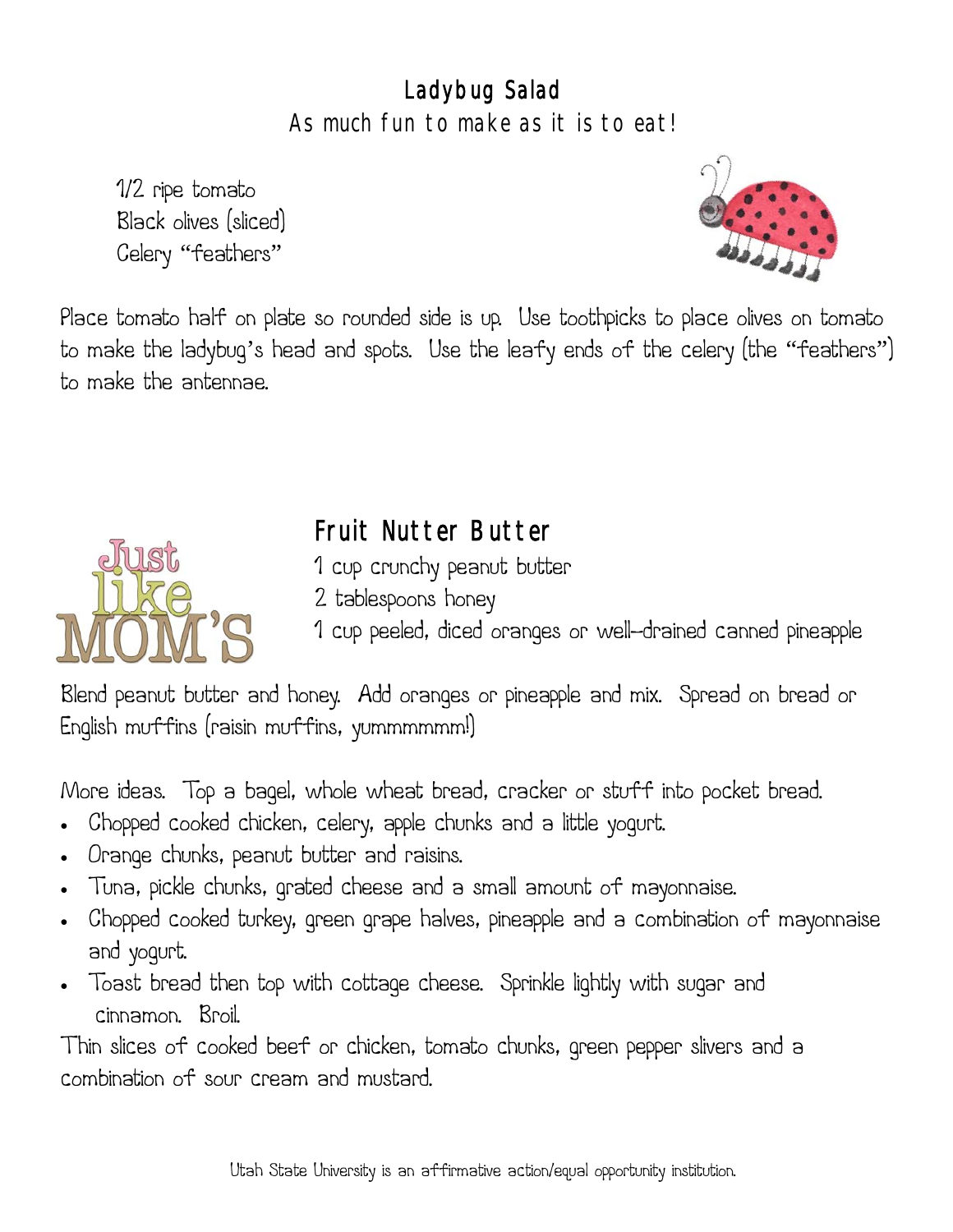### Roll'Em Ups



- 4 deli−style slices turkey, ham or roast beef
- 1 stick string cheese
- 1 dill pickle
- 4 teaspoons light cream cheese

Pat meat dry with a paper towel. Spread 1 teaspoon cream cheese on each slice of meat. Quarter string cheese and pickle lengthwise. Place cheese and pickle on meat and roll up.

Alternative: Substitute a thin carrot stick or red pepper slice for the pickle.

#### Monster Toast

 4 separate cups of milk Add food coloring to each cup Paint a monster on a piece of bread Toast the bread Butter lightly Munch your monster toast



Note: Make the milk paint brightly colored. \*\*Also fun to do with sugar cookies\*\*

#### Letter Pretzels

 Dissolve 1 Tablespoon yeast in 1/2 cup of warm water Add 1 teaspoon honey & 1 teaspoon salt Add 1−1/3 cups of flour Knead Roll pieces form letters on wax paper over a letter guide. Brush with beaten egg Sprinkle with salt Bake 10 min at  $425^\circ$ 



Note: Pre−heat oven; Use coarse salt if available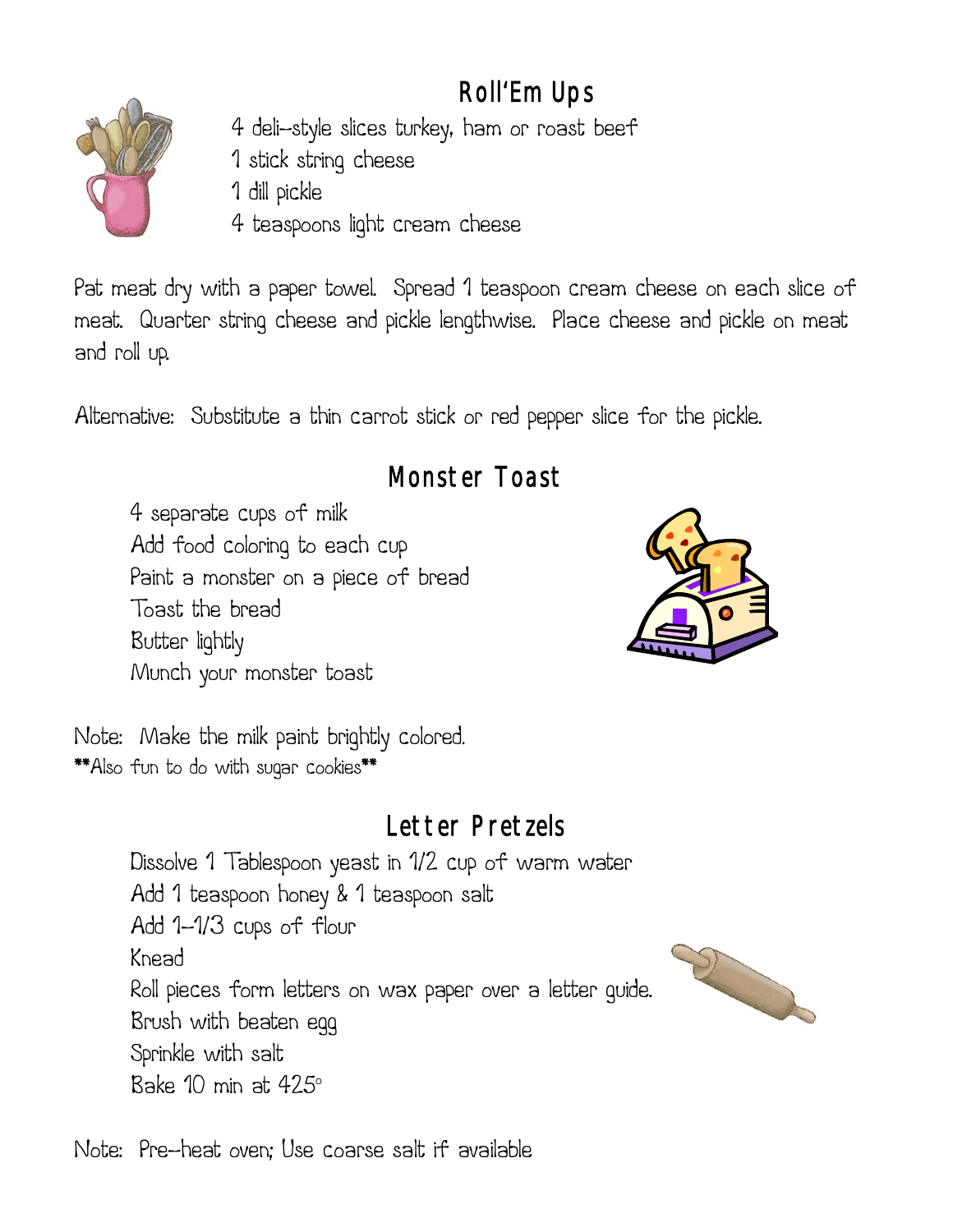#### Bread Sticks

 1 loaf frozen bread 1/3 cup butter 1/2 teaspoon garlic salt 1/4 cup corn meal Salad Supreme Parmesan cheese



Heat oven to  $400^{\circ}$  . Roll thawed dough on a floured surface. . Roll lengthwise until dough is . 1/2" think. Cut strips of dough crosswise 1" wide. Melt butter over low heat. Add garlic salt. Sprinkle corn meal on a cookie sheet. Dip strips of dough in garlic butter, then place on cookie sheet. Sprinkle with Salad Supreme and Parmesan cheese. Bake until golden brown 15−18 minutes.

#### Tortillas' N Cheese

6 flour tortillas

1 cup grated cheddar cheese

Soft butter

Turn oven on broil. Spread each tortilla with a thin layer of butter. Sprinkle grated cheese on each tortilla. Broil in oven for 3−5 minutes, until cheese starts to bubble.

#### Butterfly Sandwich



Cut a slice of bread diagonally into halves and arrange them on a plate with the cut edges facing out to resemble wings. Spread on cream cheese and top with sliced olives, snipped chives, and strips of fresh bell pepper. For the body, place a piece of pepper between the wings and add carrot−curl antennae.

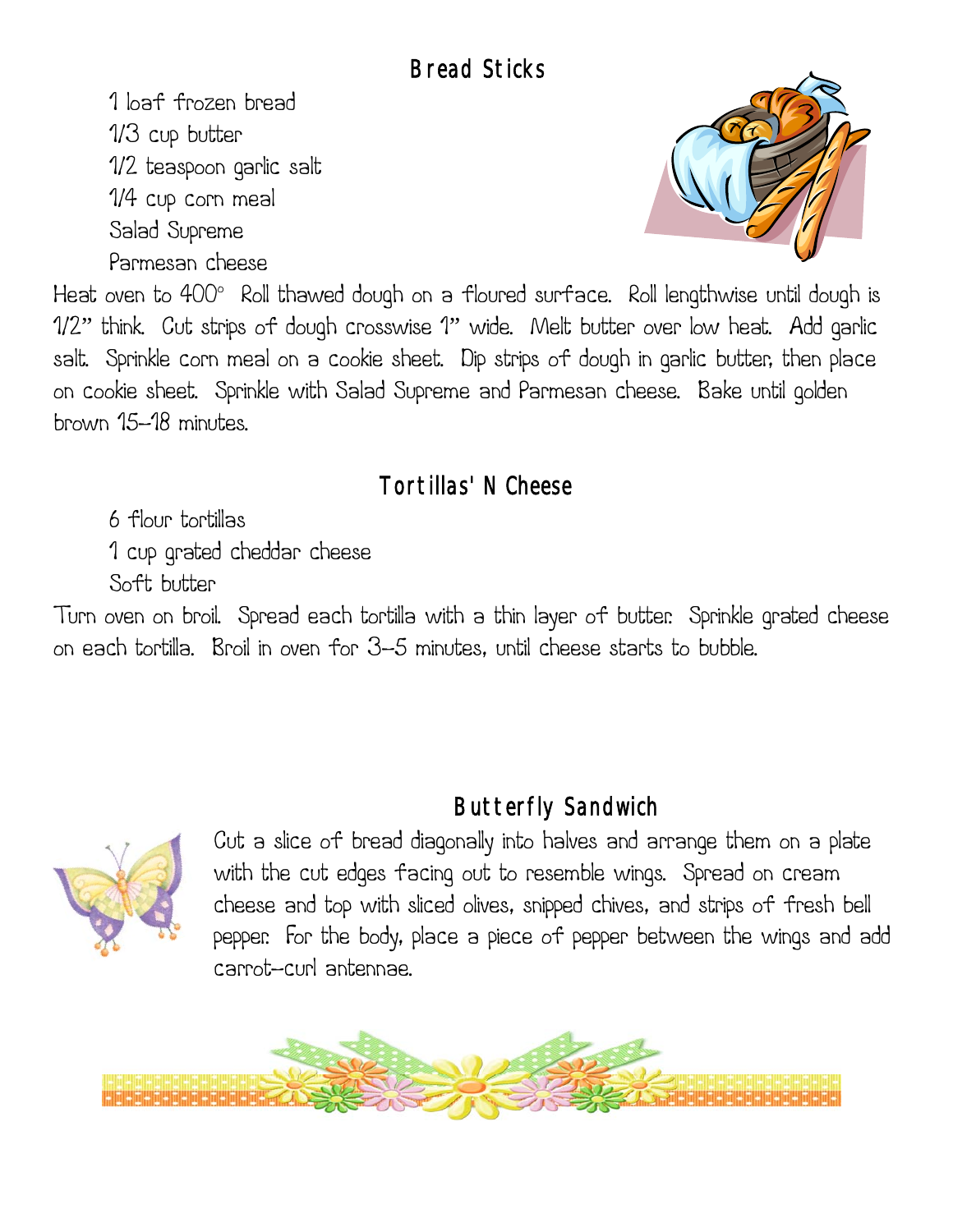CAKES...

#### Whacky Cake

Heat oven to  $350^{\circ}$ . Mix the ingredients directly in  $8x8"$  pan-Sift together in pan:

1−1/2 cups flour

1 cup sugar

3 tablespoons cocoa

1−1/2 teaspoons soda

1/2 teaspoon salt

Make a lake in the middle with:

6 tablespoons oil

1 teaspoon vinegar

1 teaspoon vanilla

1 cup cold water

Stir with a fork until well blended. Bake for 30 minutes. Sprinkle powdered sugar over the top while still warm or frost with your favorite frosting.

#### Shake Em Up Cake

 2 eggs 1/2 cup sugar 1/2 cup oil 1/2 cup orange juice 1 cup flour 1−1/2 teaspoons baking powder 1/2 teaspoon salt



Heat oven to 375°. Grease an 8x8'' cake pan. Break eggs into a quart jar. Screw lid on tightly. Shake 10 times. Add remaining ingredients and shake 40 times or until smooth. Pour in greased pan and bake 20−25 minutes.

Icing: Mix 1−1/2 cups powdered sugar with 3 tablespoons orange juice. Spread on cake.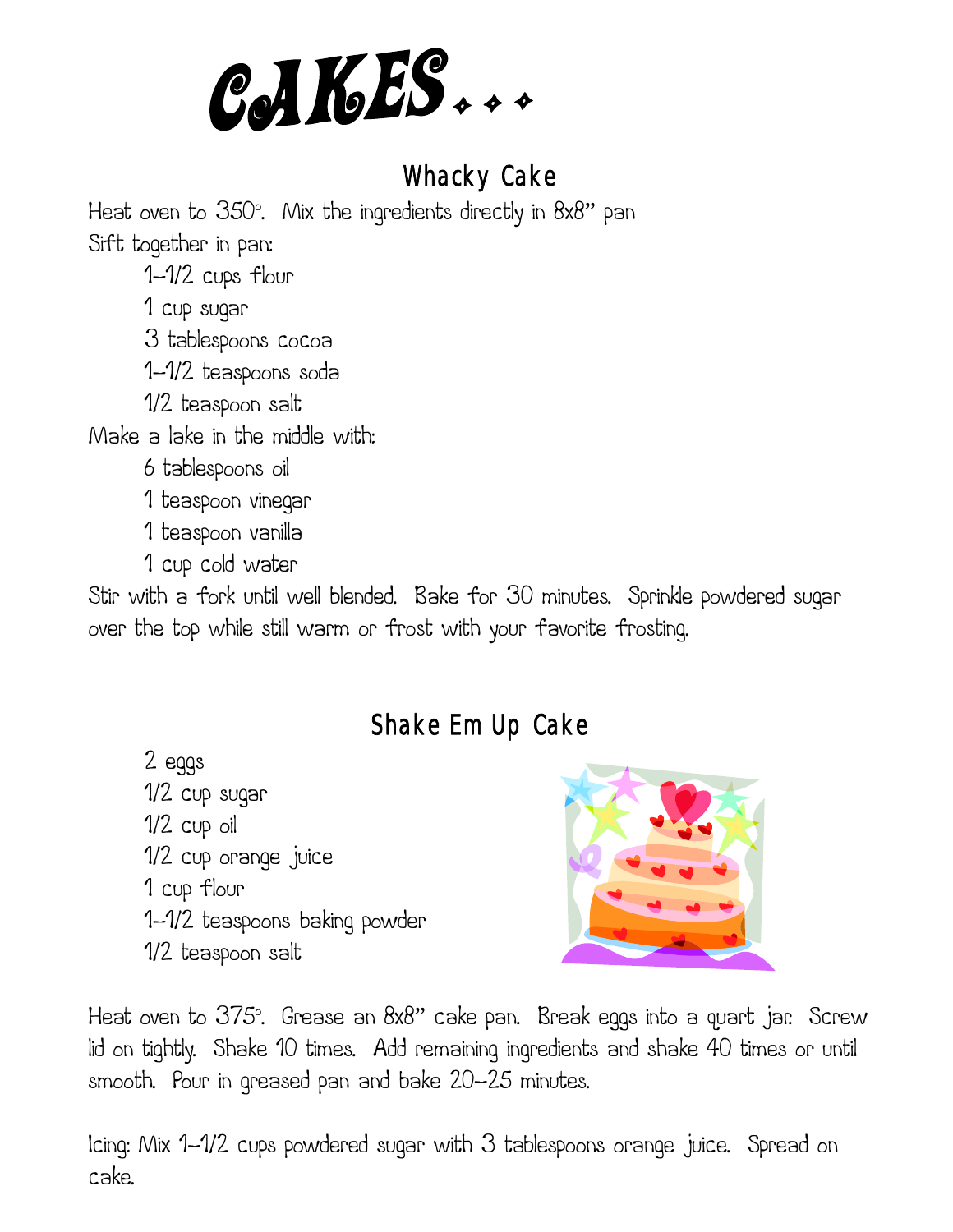#### Scary Halloween Munchies

Dried Ants...............Raisins

Ghosts...........................Cauliflower or mini marshmallows

Witches Toes......Carrot sticks with a black olive on the end

Frogs.............................Chunks of pickle

Dried Bugs............Twisted pretzels or prunes

Witches Brew.....Apple cider or orange juice with a dollop of vanilla ice cream

Bat Cakes.............Cup cakes or muffins

Owl Eyes................Deviled eggs

Bat Eggs...............Red Grapes

#### No Bake Cookies

#### Boil:

 2 cups sugar 1/2 cup milk 1 square butter 3−4 Tablespoons cocoa 1/2−2/3 cup peanut butter

#### Add:

1 teaspoon vanilla

4 cups quick oats

Drop on wax paper and enjoy



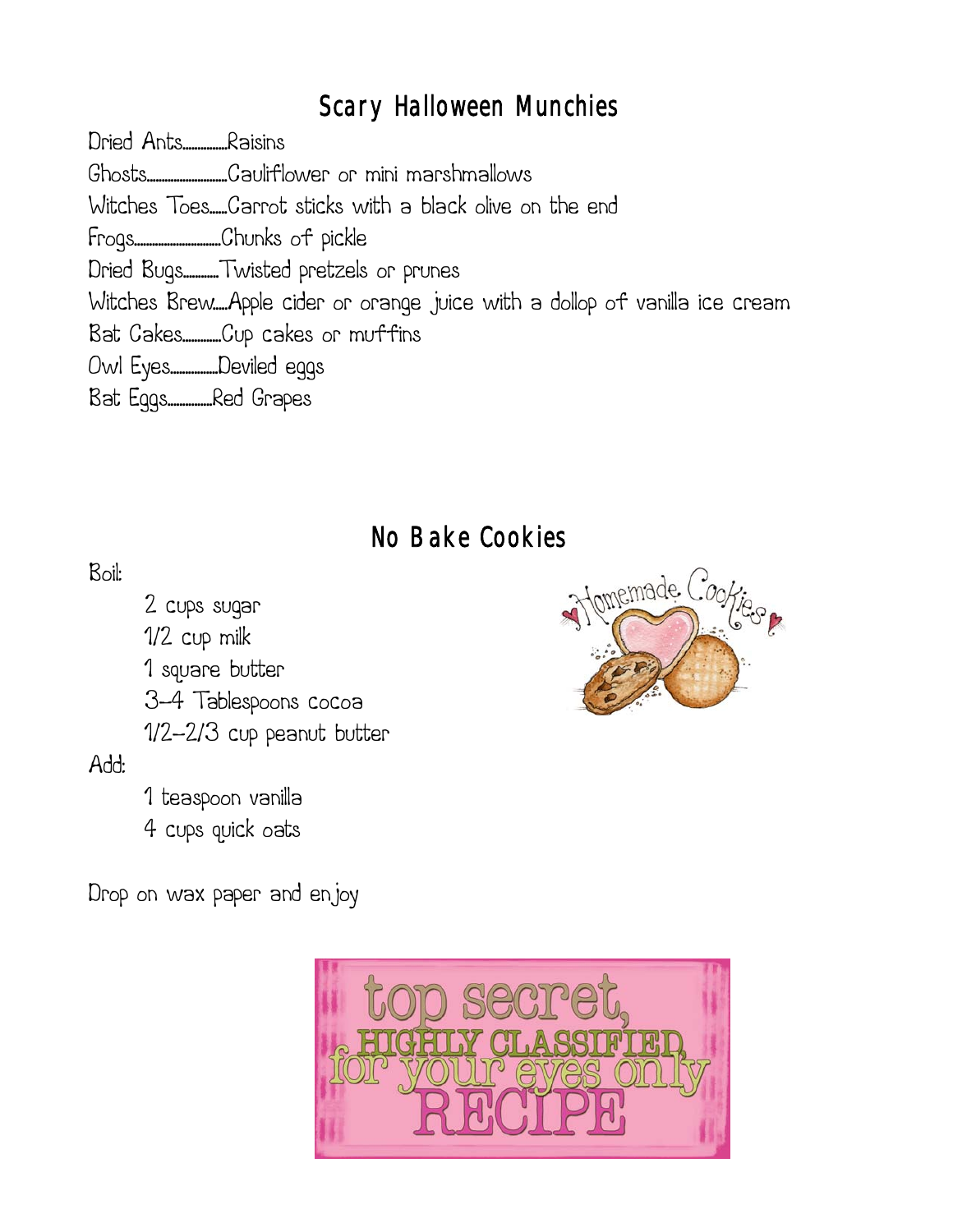#### Ice Cream in a Bag

#### What you'll need:

 1 tablespoon sugar 1/2 cup milk or half & half 1/4 teaspoon vanilla 6 tablespoons rock salt 1 pint−size plastic food storage bag (e.g., Ziploc) 1 gallon−size plastic food storage bag Ice cubes



#### How to make it:

Fill the large bag half full of ice, and add the rock salt. Seal the bag. Put milk, vanilla, and sugar into the small bag, and seal it. Place the small bag inside the large one, and seal it again carefully. Shake until the mixture is ice cream, which takes about 5 minutes. Wipe off the top of the small bag, then open it carefully. Enjoy!

#### Tips:

A 1/2 cup milk will make about 1 scoop of ice cream, so double the recipe if you want more. But don't increase the proportions more that that −− a large amount might be too big for kids to pick−up because the ice itself is heavy.